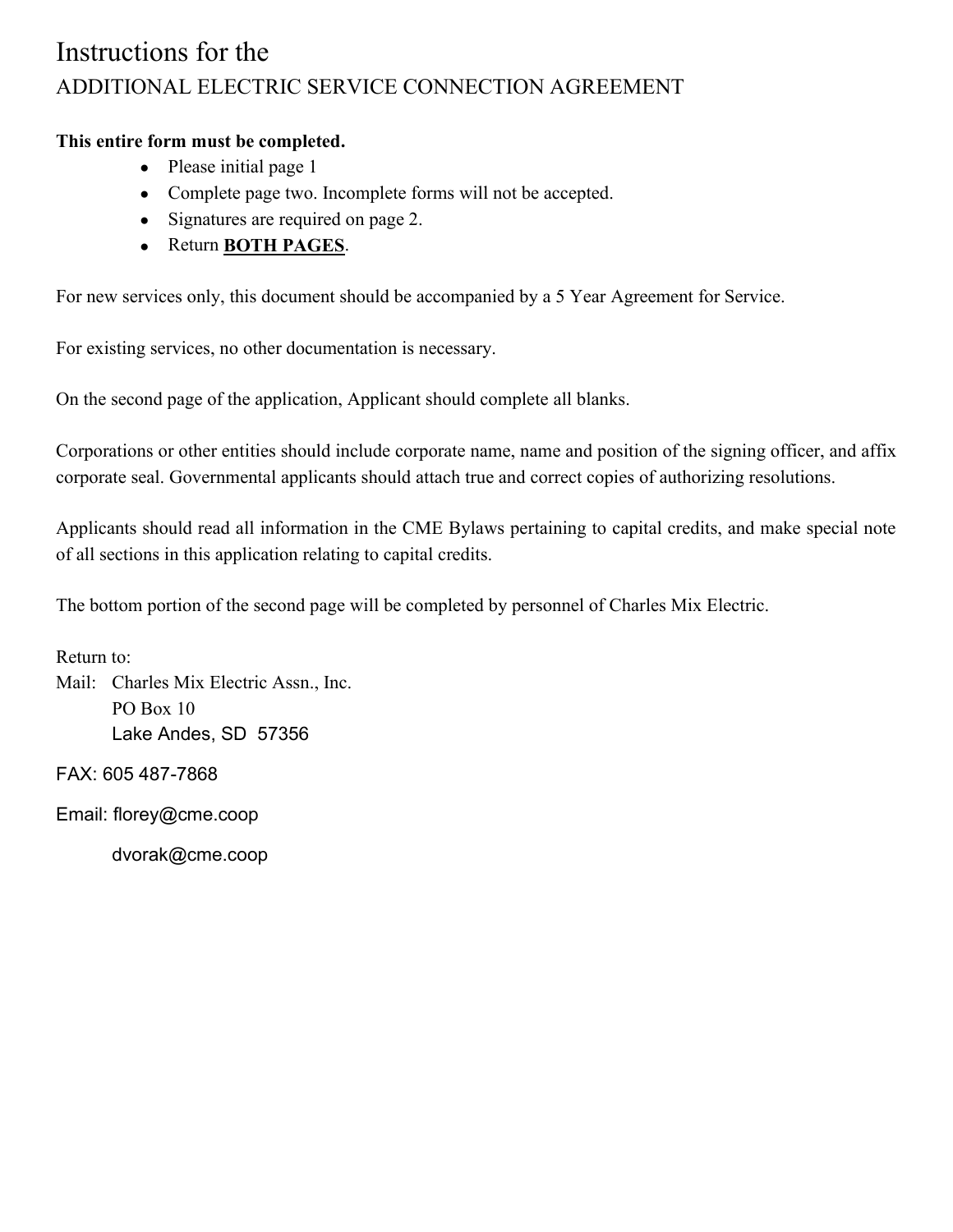## **ADDITIONAL ELECTRIC SERVICE CONNECTION AGREEMENT**

The undersigned (hereinafter called "Applicant") hereby represents that Applicant is a member of Charles Mix Electric Association, Inc. of Lake Andes, South Dakota, (hereinafter referred to as "the Cooperative") and agrees to purchase all electric energy and services from the Cooperative upon the following terms and conditions:

1. Applicant shall be bound by and comply with the provisions of the Cooperative's articles of incorporation, bylaws, and all amendments thereto; and the applicant shall accept and abide by such rules, regulations, policies, and rates as may now exist or as may from time to time be adopted by the Board of Directors of the Cooperative.

2. Applicant represents that Applicant is aware of the rates, minimum charges, and costs, which shall be imposed upon Applicant by the Cooperative for making available, furnishing, and providing electrical services to Applicant. Further, Applicant acknowledges that such rates, minimum charges, and costs may vary from time to time and Applicant expressly agrees to pay in accordance therewith when same shall become due.

3. Applicant will, when energy or services become available, purchase from the Cooperative all electric energy used by or services provided to the premises requiring same. Such premises shall be described below. This "ADDITIONAL SERVICE CONNECTION AGREEMENT" shall be considered an application for service under the bylaws of the Cooperative.

4. Applicant understands and agrees that all amounts paid by Applicant in excess of operating costs and expenses of the Cooperative properly chargeable against the furnishing of such electric energy of services are furnished by Applicant as capital; provided; however, that the Cooperative may limit the amount of electric energy to be furnished for industrial or large commercial uses. Applicant hereby grants to the Cooperative a **security interest** in Applicant's capital credit account to the extent of any debt or other amount owed to the Cooperative by Applicant.

5. Minimum charges, whether billed monthly, annually, or on any other basis, shall not necessarily entitle Applicant to any energy but rather are attributable to fixed costs allocated on a cost basis to Applicant's class or classes of consumers. Such charges shall not be credited or otherwise applied to energy costs, but rather shall constitute Applicant's pro rata share of the cost of making service available to Applicant as a member of a class of consumers, whether the service is used or not.

6. The Cooperative reserves the right to discontinue services to any class of consumers which demonstrates a persistent unwillingness or inability to bear its share, as a class, of the costs of service provided thereto. The Cooperative shall not discriminate between members of the same class unless such discrimination is based upon different and distinct conditions and circumstances deemed substantial and essential to fair apportionment of costs by the Board of Directors. Policies which are evenly applied, such as those against consumers who fail to timely or fully pay the amounts owed the Cooperative, shall not constitute discrimination as such term is used herein.

7. Applicant assumes no personal liability or responsibility for any debts of liabilities of the Cooperative, and it is expressly understood that under the law, Applicant's private property is exempt form execution for any such debts or liabilities. However, pursuant to Cooperative bylaws, the Cooperative is authorized to take or withhold capital credits as an offset against or security for any debt owed the Cooperative by the member under such procedures as the Board of Directors may approve.

8. The acceptance of this application by the Cooperative shall constitute an agreement between Applicant and the Cooperative for additional electric services which shall continue in force for one year from the date services is first made available by the Cooperative to Applicant, and thereafter until cancelled by at least 30 days written notice given by either party to the other.

9. Applicant agrees that where any provision of any contract with the Cooperative conflicts with any provision of the Cooperative's articles of incorporation, bylaws, or amendments thereto or which conflicts with the rules, regulations, rates or policies duly adopted by the Board of Directors, such provision of said articles, bylaws, amendments, rules, regulations, rates, or policies shall control.

10. This application shall be construed consistent with the Public Utility Regulatory Policies Act of 1978 and any rule or regulation promulgated by the Federal Energy Regulatory Commission.

11. IF APPLICANT IS A GOVERNMENTAL ENTITY OR AGENCY THEREOF, APPLICANT HEREBY REPRESENTS THAT IT HAS BEEN DULY AUTHORIZED TO, AND BY THIS PROVISION DOES IRREVOCABLY WAIVE ANY AND ALL DEFENSES TO ANY ACTION AGAINST IT FOR BREACH OF THIS AGREEMENT, OR ANY PROVISION HEREOF, WHICH DEFENSE OR DEFENSES, DIRECTLY OR INDIRECTLY, SOUND IN TRIBAL, GOVERNMENTAL, OR SOVEREIGN IMMUNITY, NOW EXISTING OR WHICH MAY HEREAFTER EXIST BY VIRTUE OF LAW. THIS WAIVER IS A MATERIAL, ESSENTIAL, AND SUBSTANTIAL CONDITION OF THIS AGREEMENT.

12. There shall be established an official publication of the Cooperative, namely "Charles Mix Electric Cooperative Connections". The Cooperative shall provide such publication to the member for the purpose of advising the members concerning the general activities and business of the Cooperative and disseminating such other information as management may deem advisable. A portion (50¢ monthly or \$6.00 annually) of the member's minimum charge shall be used to cover the cost of providing this publication to the members of the Cooperative. No member shall pay for more than one publication per month.

Initial: \_\_\_\_\_\_\_\_\_\_\_\_\_\_\_